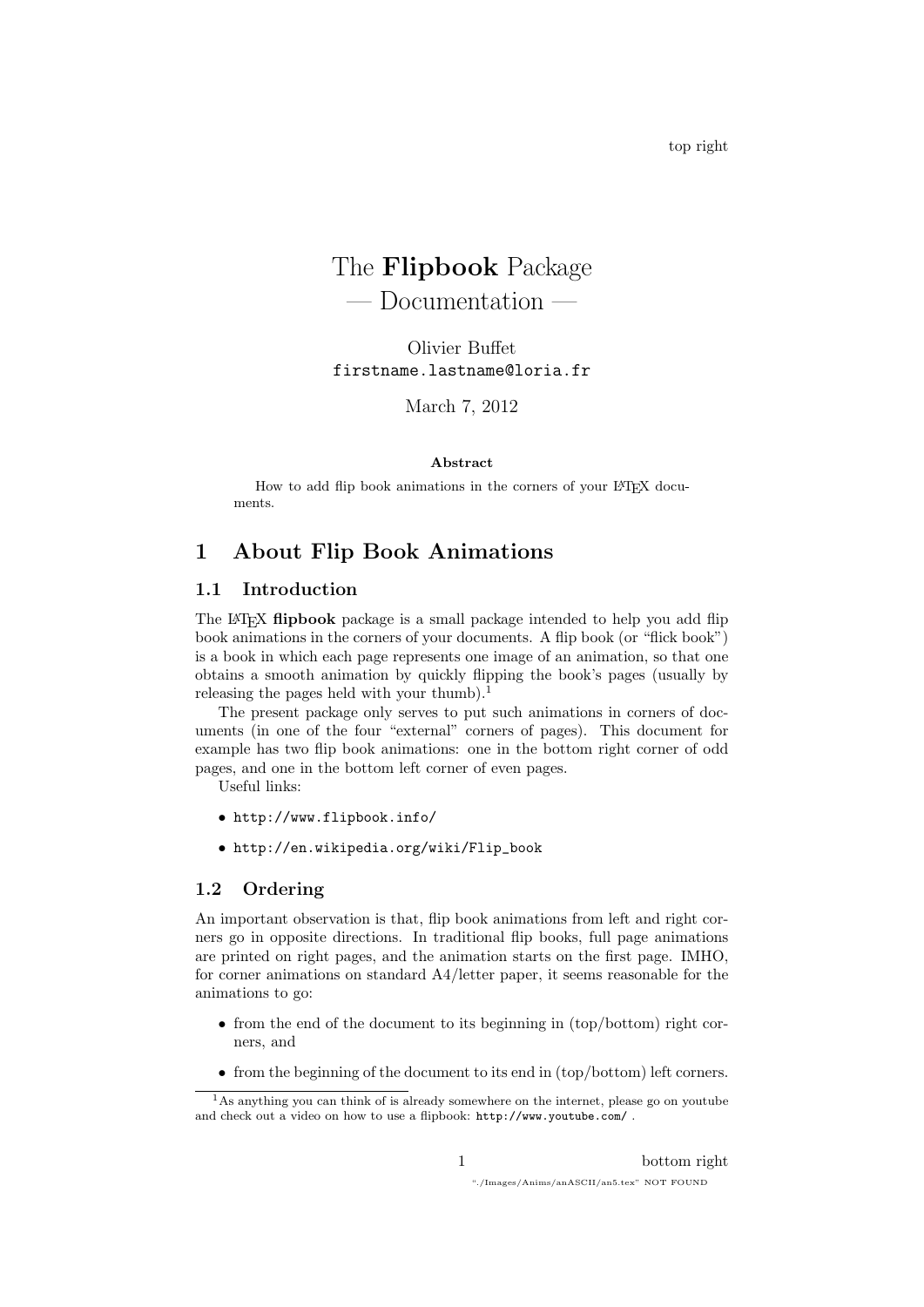The idea is that one uses its thumb to release new images (/pages) on top of previous images in the animation.

Whatever your choice of ordering, a consequence of the fact that left and right pages are associated with opposite orderings is that each of this package's commands comes in two versions: one for left corners and one for right corners. The commands defined in this package are of the form \fbCOMMAND\* where COMMAND is the command name and  $*$  has to be replaced by F or B to specify if you want to use an animation going Forward of Backward.

# 2 About this Document

Below are instructions to use the **flipbook** package. The L<sup>A</sup>T<sub>EX</sub> source of two documents serve as examples of how to use flipbook.sty style file:

- flipbook-doc.tex: this documentation, which contains a very basic ASCII art animation, and can thus be compiled with both  $\text{LATEX}$  of pdf $\text{LATEX}$ ,
- flipbook-ex.tex: an example with animations based on PNG or PDF images, so that the compilation requires pdfI $\Delta T$ <sub>EX</sub>.

This package requires the following packages:

- fancyhdr,
- graphicx,
- verbatim,
- scalefnt,
- everypage,
- ifthen.

One could easily make a lighter version without some of them (e.g., in case of incompatibilities with other packages).

# 3 Creating Your Own Flip Book Animations

## 3.1 Initialization

Whatever the type of animation to use, using this package first requires going through the following two steps:

1. In most cases, your document will be printed on both sides (thanks to modern printers), requiring to distinguish left and right (even and odd) pages.

You should thus make sure to specify the "twoside" option when specifying your documentclass. For example, the first line in the source code for this documentation is:

\documentclass[a4paper.twoside]{article}

 $\mathrm{b}$ ottom $_2$ left...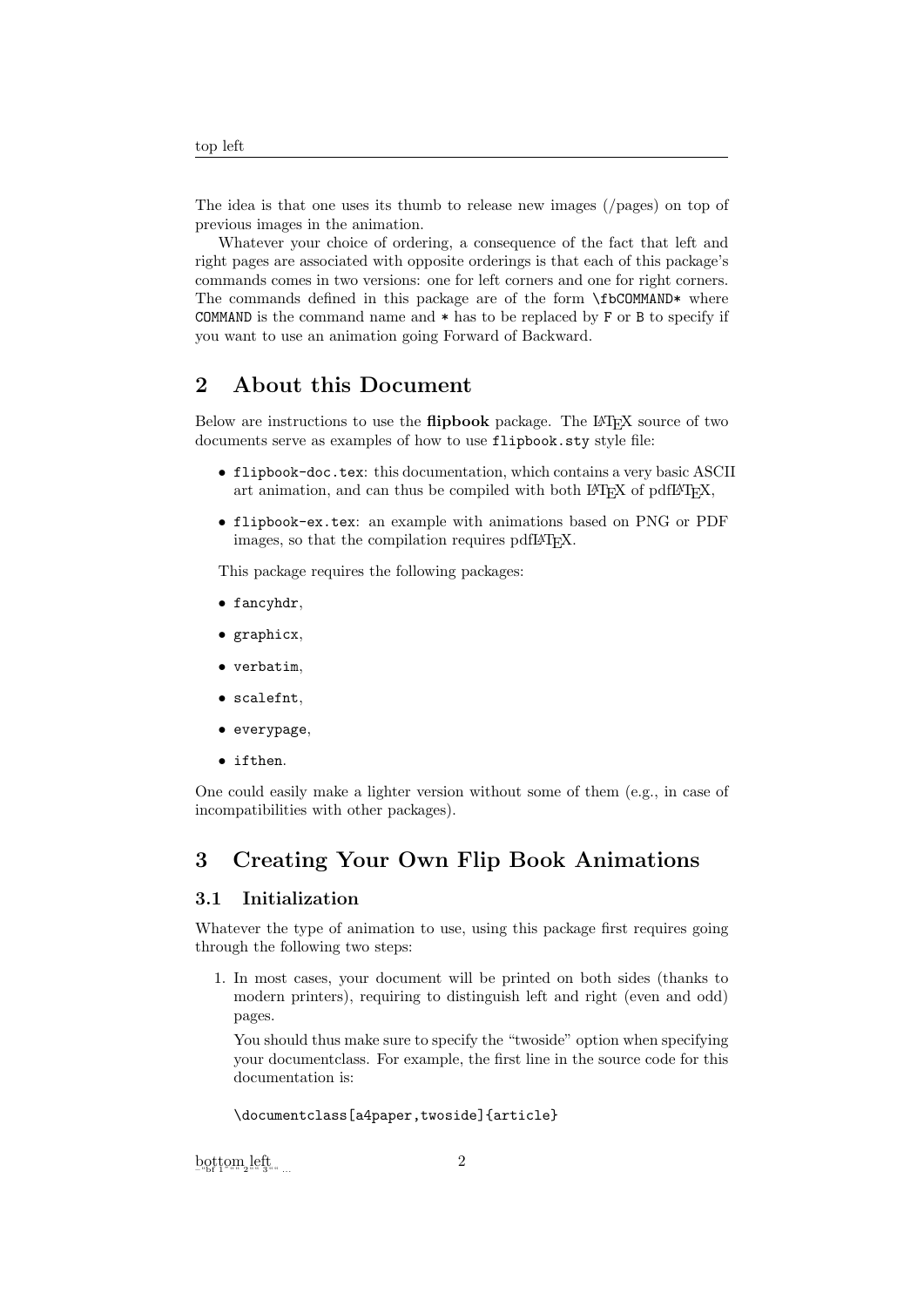In case your document is to be printed on a single side, you can specify the "oneside" option for your documentclass instead, as in:

\documentclass[a4paper,oneside]{article}

Note that, in this case, all pages are considered to be right pages.

2. Then, to make use of the flipbook package, add the following line in the preamble:

\usepackage{flipbook}

# 3.2 Using Standard Graphics

Here are the instructions to create your own flip book animations using standard graphics (either vector or bitmap images):

- 1. For each animation, put a **numbered** sequence of  $\text{eps}/\text{pdf}/\text{png}/\text{ipg}$  images in a directory.
- 2. Use the fancyhdr commands (also in the preamble) to create your animations, for example (with two different approaches for placement):<sup>2</sup>

```
\lfoot[~ \\
  \fbImageF{./Images/Anims/an2/im}{pdf}{scale=0.18}]{}
\rfoot[]{\thepage
  \setlength\unitlength{1cm}
  \begin{picture}(0,0)
    \put(2.5,-2.5){
      \fbImageB{./Images/Anims/an3/im}{png}{scale=0.25}
    }
  \end{picture}
}
```
Please, be careful when placing your images: they should be as close to the corner as possible, but your printer should still print them properly (most printers leave a white border out).

- 3. An important point is the use of the fbImage\* command (where \* is L or R depending whether one is working in the left or right corner). Assuming:
	- that one set of images is in directory DIR with a name such as PREFIXnn.png,
	- and that you want all of them to be scaled by a factor of .2 (other options of the includegraphics command are possible),

```
then you have to use the command:
\fbImage*{./DIR/PREFIX}{png}{scale=0.2}
```
Note: The graphicx package is used to display pictures using the \includegraphics command.

<sup>2</sup>See Section 4.1 if you need to use other commands.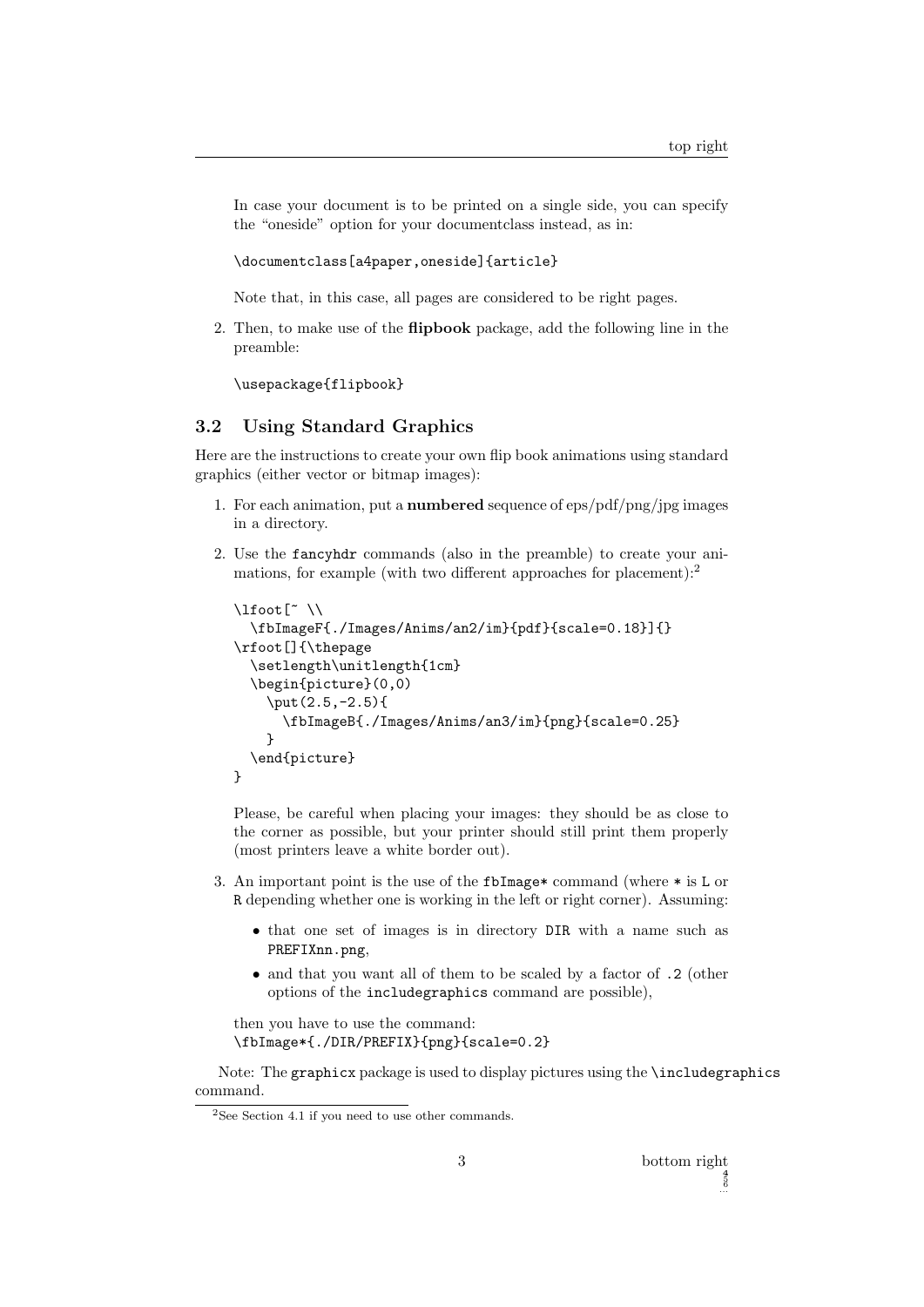#### 3.3 Using ASCII Art

The previous section has shown how to use the fbImage\* command to display images. Two other commands are provided to display text:

• fbInput\*: allows including a tex file; in the present document it is used in the bottom right corner as follows:

\fbInputB{./Images/Anims/anASCII/an}{tex}{0.3}

the three arguments are (i) the directory and prefix of the "image" files, (ii) the suffix of the "image" files, and (iii) the scale;

• fbVerb\*: allows including a raw text file (in verbatim mode); in the present document it is used in the bottom left corner as follows, showing the source of LAT<sub>EX</sub> files:

```
\fbVerbF{./Images/Anims/anASCII/an}{tex}{0.3}
```
#### 3.4 Debugging

If nothing appears, this may be because your images are placed outside the page (tune the coordinates of the \put command).

Another common cause of missing pictures is that your images are not found (no error message is displayed because there would typically be too many of them).

To facilitate tracking such mistakes, one can call the package with the "debug" option. It prints a warning message for each "missing file" (1) in the console, and (2) instead of the missing file (so, if no message is displayed, this may be that the coordinates are wrong).

# 4 Comments

## 4.1 Other Means of Controlling Headers and Footers

With some document classes (e.g., book.cls or thloria.cls), you may prefer using the **\OddHead, \EvenHead, \OddFoot, \EvenFoot** commands. Here is an example validated with thloria.cls:

```
%-------------------------------------------------------------------
% flipbook
%-------------------------------------------------------------------
% display flipbook at the bottom right of each normal page
\EvenHead{{\leftmark}{\thepage\hfil{\slshape\leftmark}}}
\OddHead{{\leftmark\rightmark}{{\slshape\rightmark}\hfil\thepage}}
\OddFoot{
  \hfil
  \setlength\unitlength{1cm}
  \begin{picture}(0,0)
    \put(0.25,-1.75){
\mathrm{b} \mathrm{q} \mathrm{t} \mathrm{t}om_{\mathrm{3}}lef_{\mathrm{4}}tanding ...
                                    4
```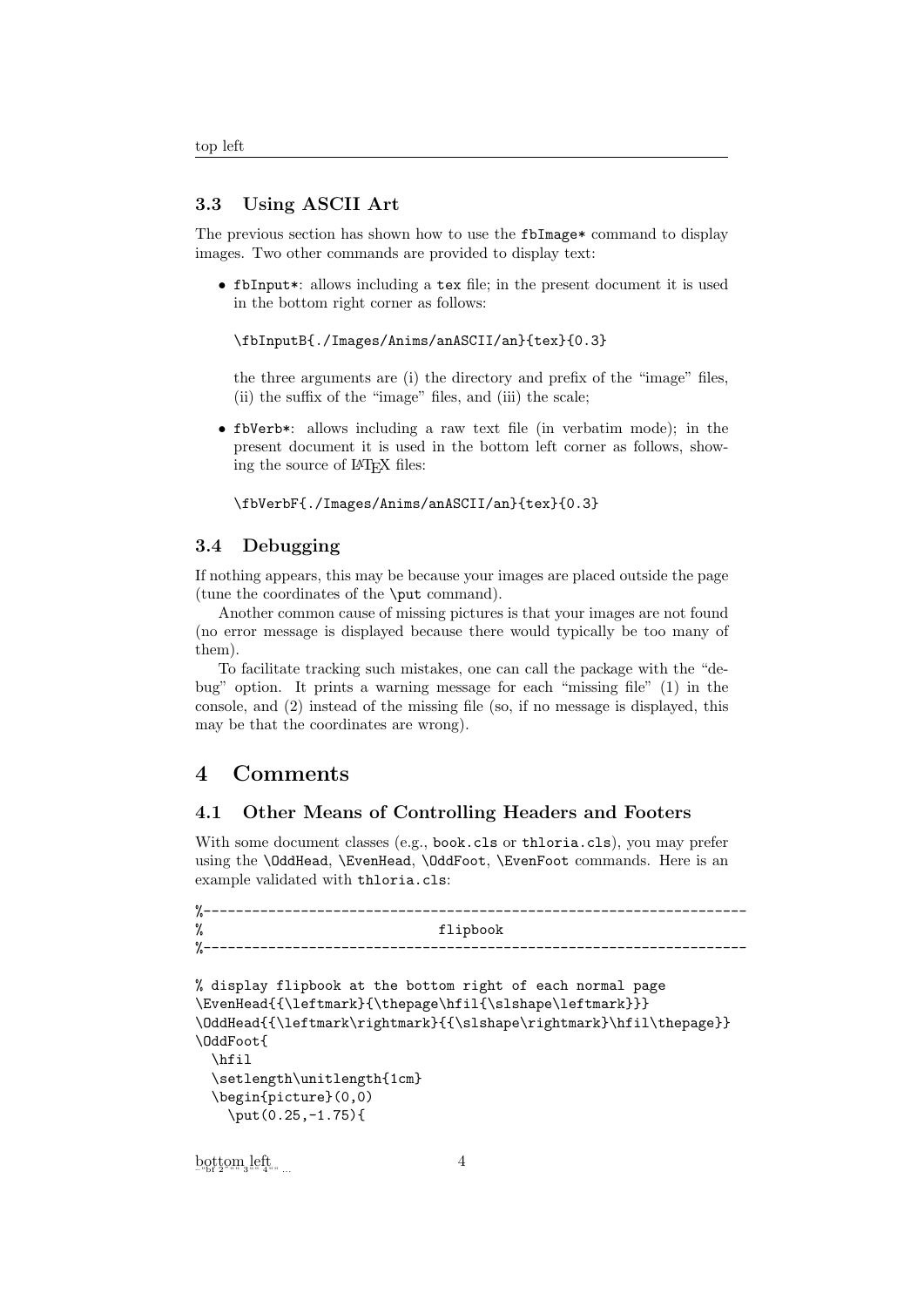```
\fbImageB{../Images/Anims/an2/im}{pdf}{scale=0.25}
    }
  \end{picture}
}
\EvenFoot{}
% display also on special pages (chapter titles, etc)
\pagestyle{Fancy}
\fancyhf{}
\fancypagestyle{plain}{
  \fancyhead{}
  \renewcommand{\headrulewidth}{0pt}
  \fancyfoot[RO]{
    \setlength\unitlength{1cm}
    \begin{picture}(0,0)
      \put(0.25,-1.75){
        \fbImageB{../Images/Anims/an2/im}{pdf}{scale=0.25}
      }
    \end{picture}
 }
}
```
### 4.2 Warning: File Size

Do not forget that animations include many pictures and that each picture uses disk space. Be careful to prefer vector graphics, or possibly avoid high-quality bitmap pictures, if you want to keep your file size reasonable.

# 4.3 Going Further

This package provides simple commands to create flip books based on vector/bitmap images, or ASCII art.

It should be easy to use various packages to generate animations using LAT<sub>E</sub>X, e.g., using pstricks, tikz, or generating files thanks to external applications (using shell escape)...

#### 4.4 TODO

Ideas for the future:

- Make it possible to define lists of animations (one per usable corner).
- Allow references to animations, as for floats (figure/table/algorithm/...), or at least to the interval of pages corresponding to a given animation.

## 4.5 Your Creations

I'd be happy to know about your LAT<sub>EX</sub> documents (reports/theses/books/...) including flip books.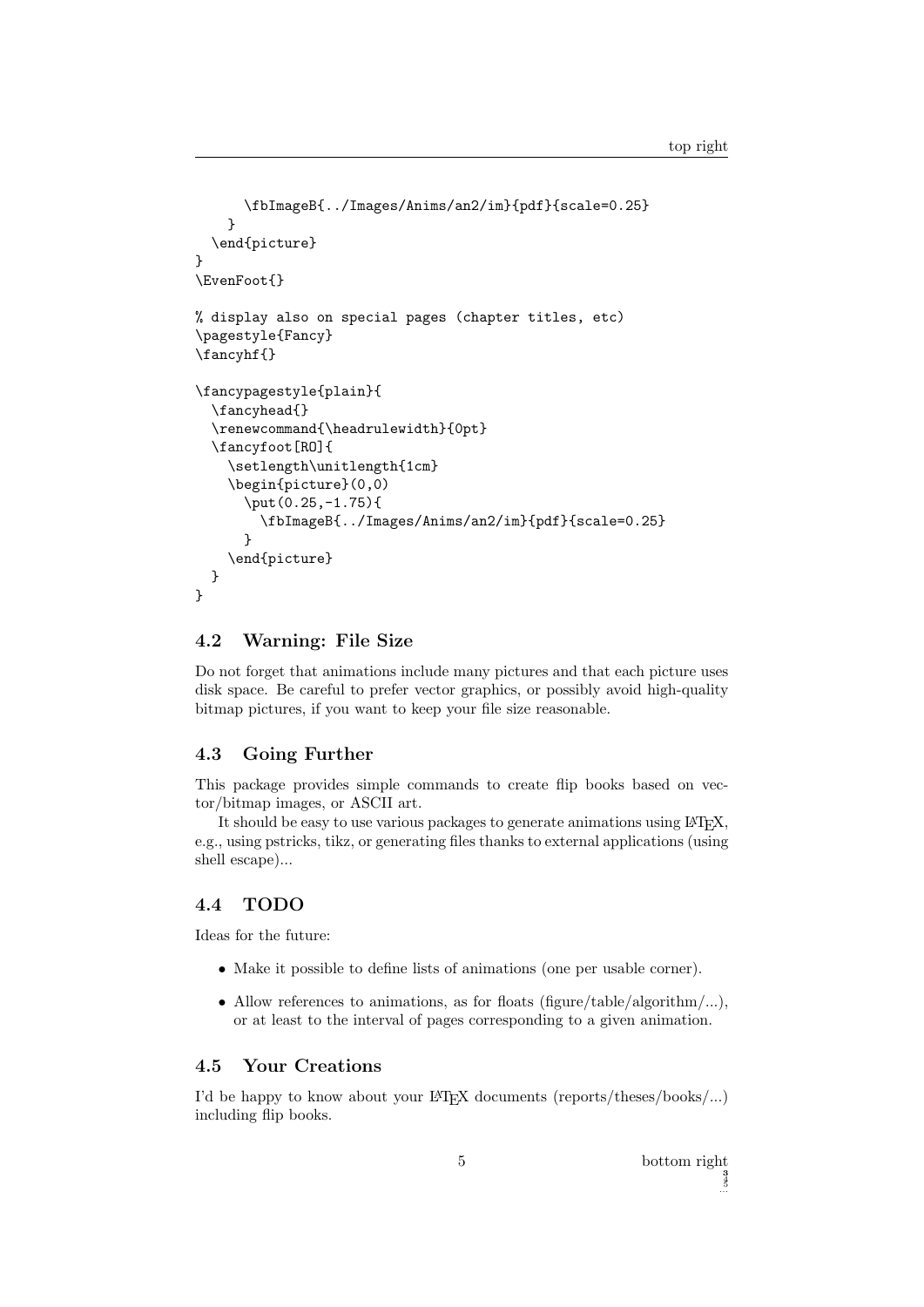# 4.6 Acknowledgments

Thanks to Christophe Thiéry, Cláudia Tavares, Arnaud Glad and Stephen Willshaw for their help and feedback.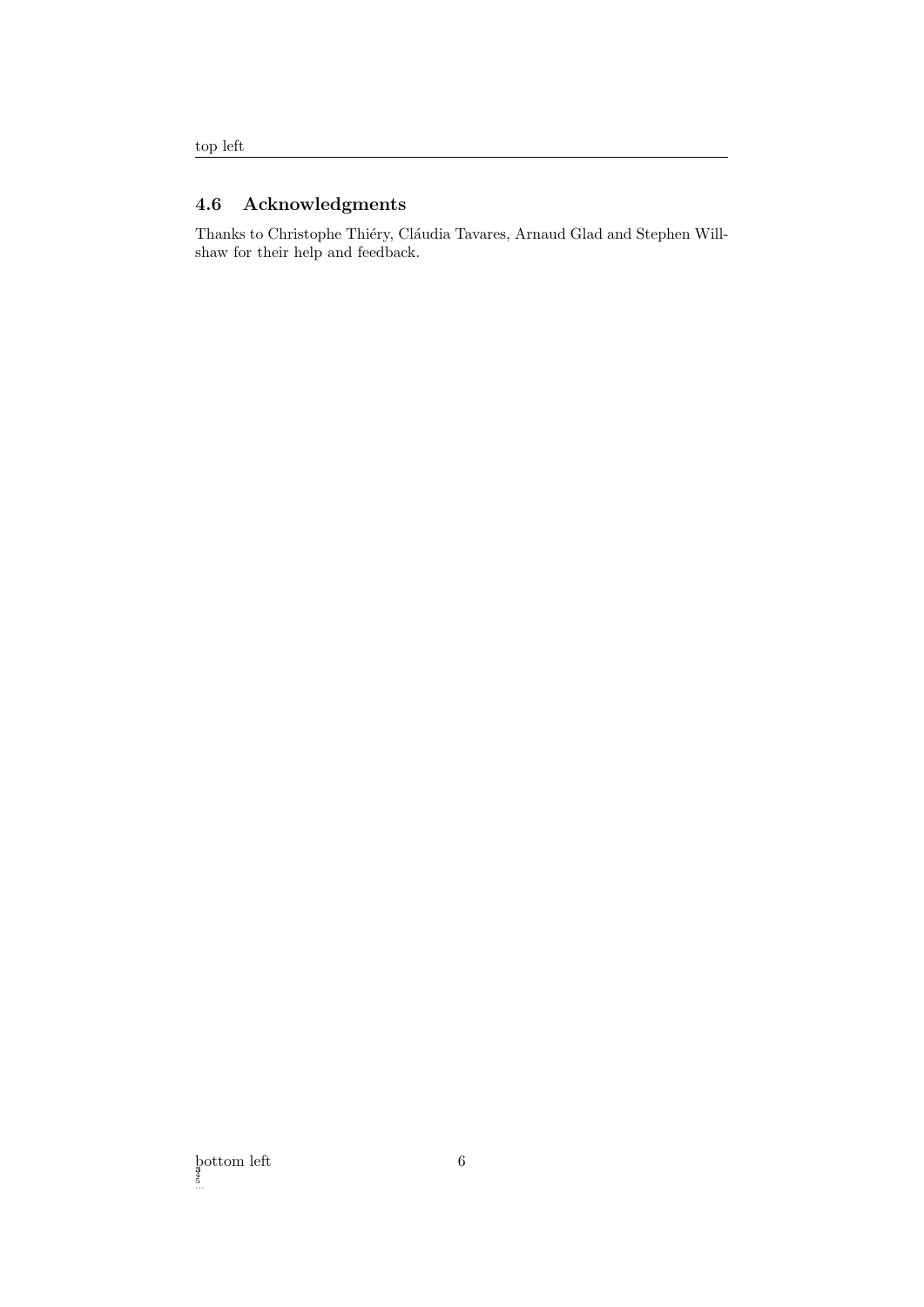$\mathbf A$ 

bottom right  $\frac{2}{3}$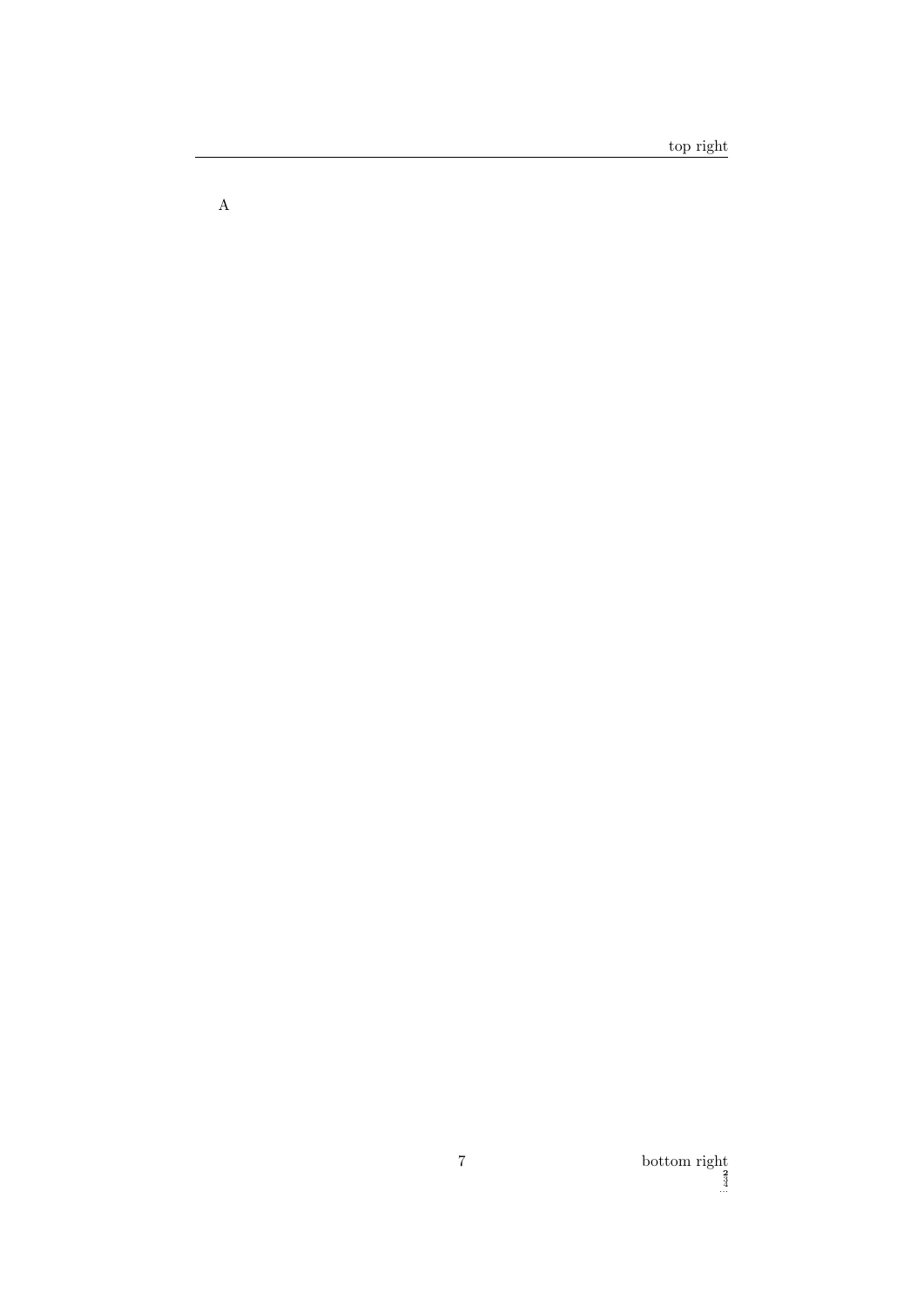$\operatorname{top}$  left

 $\mathbf A$ 

 $\underset{\underset{\ldots}}{\text{bottom left}}$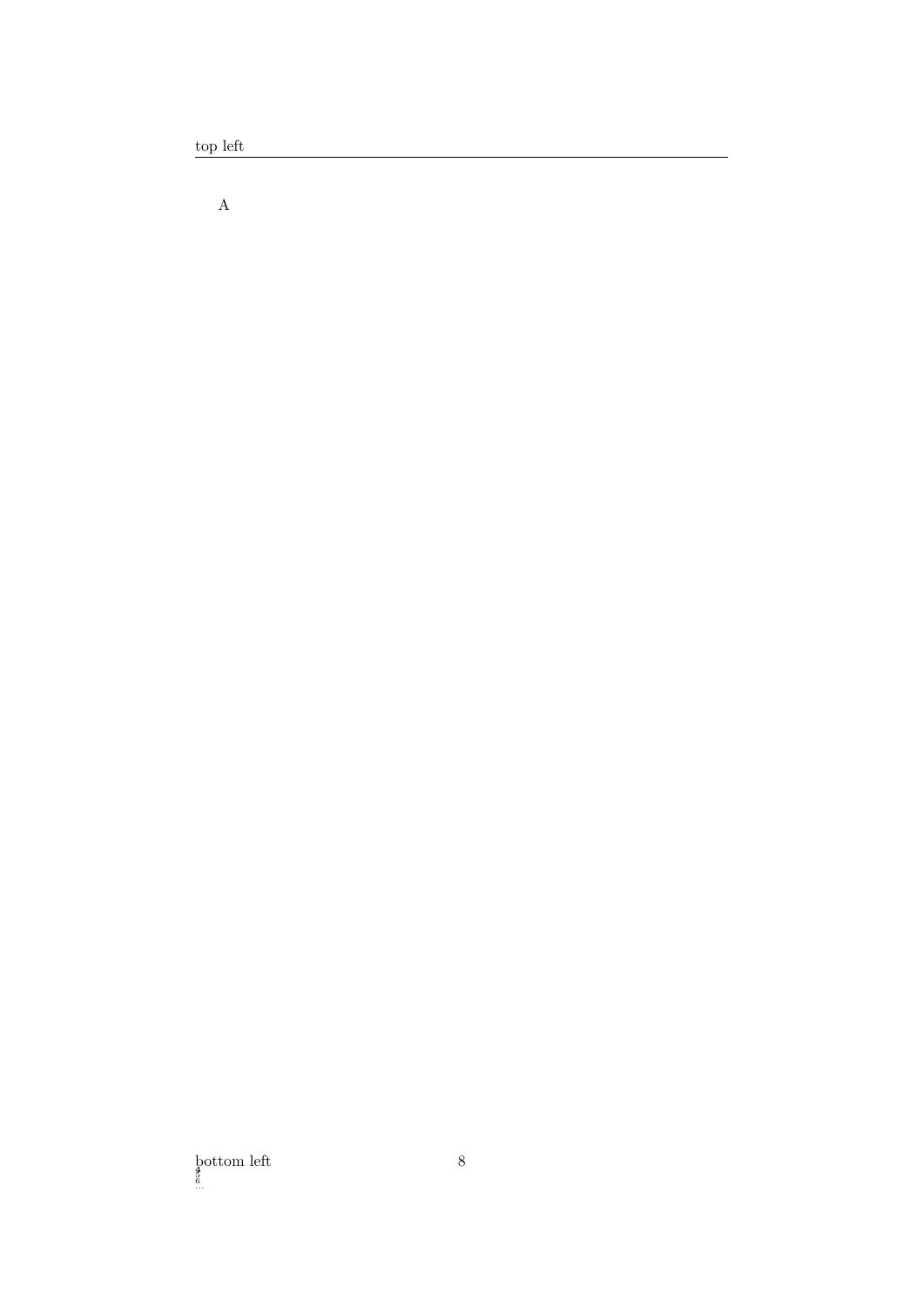$\mathbf A$ 

bottom right  $\frac{1}{3}$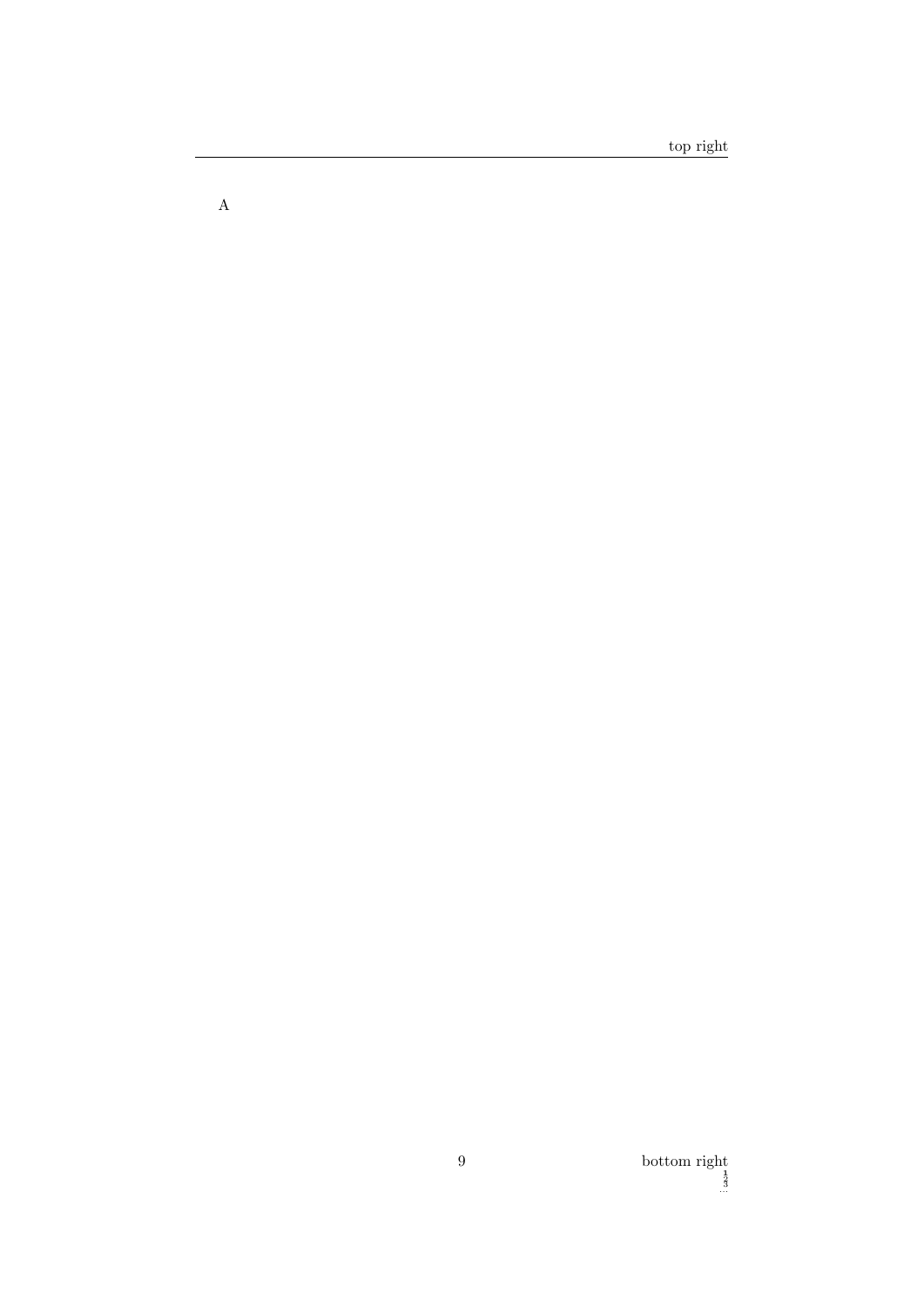top left

 $\mathbf A$ 

 $\rm bottom$   $\rm left$ "./Images/Anims/anASCII/an5.tex" NOT FOUND  $10\,$